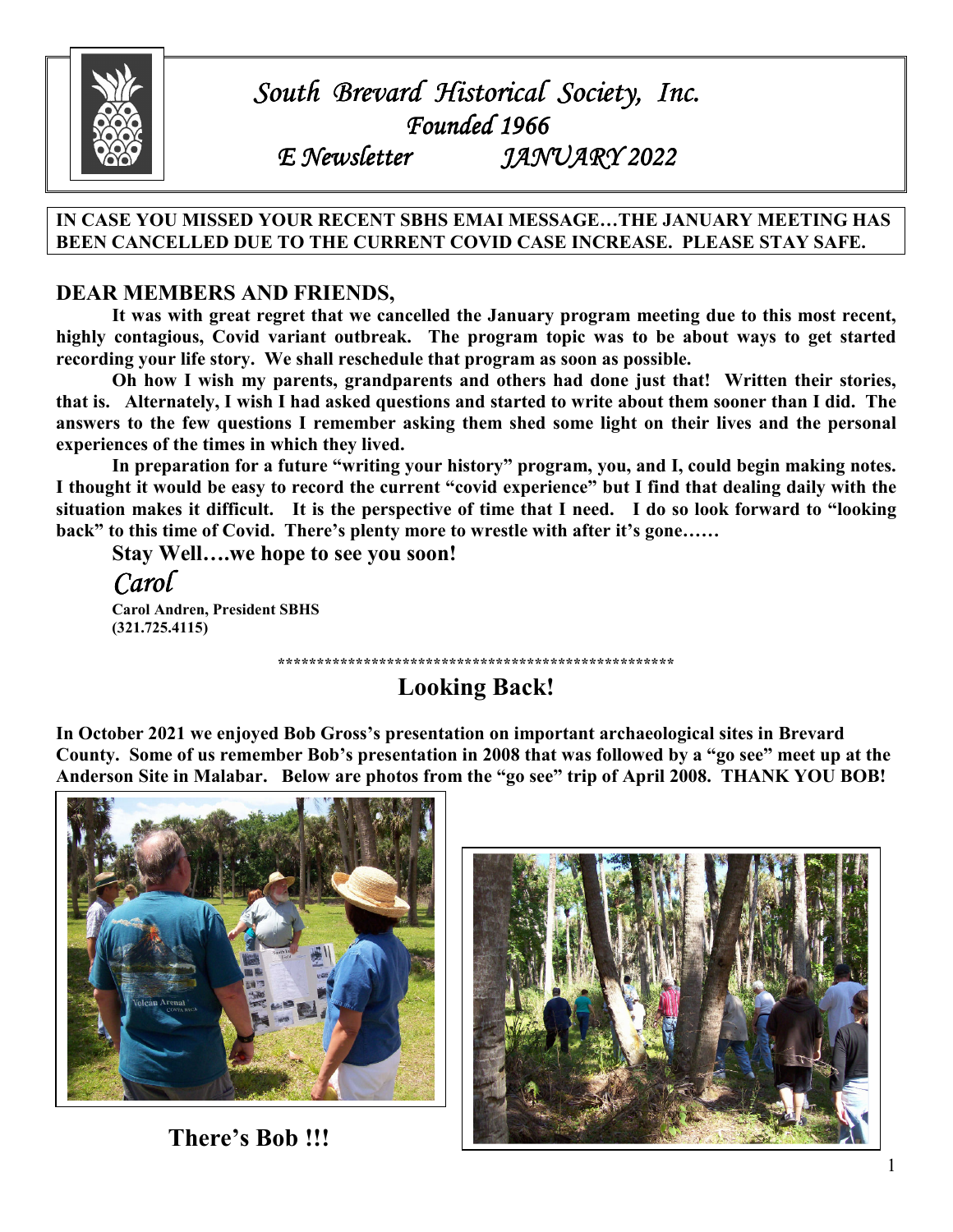## **THINGS TO DO:**

### **FROM HOME**

#### **FLORIDA HISTORICAL SOCIETY**

**You can choose to listen to FHS radio podcast or read an article about Florida's fascinating history. Go to: https://myfloridahistory.org/frontiers** 

#### **BREVARD COUNTY HISTORICAL COMMISSION**

**Visit the recorded interviews of Brevardians for the personal views of our county's history. Go to: https://www.brevardfl.gov/HistoricalCommission/OralHistoryProject** 

## **GETTING OUT(SIDE)**

#### **GREEN GABLES**

 **JANUARY \*Classic Car Show at Green Gables Saturday, Jan. 15th 10 AM – 2 PM ADMISSION TO THE SHOW IS FREE! Food trucks and tours of the house will be available for a fee. FEBRUARY Have a "MARDI GRAS EXPERIENCE AT GREEN GABLES" February 26th Daytime Family Event Grand Gala in the evening Great Food and a New Orleans ambiance will be part of both events. Go to the GG website for details: https://greengables.org/** 

**This is a critical time for raising funds to save this historic gem. You can help by donating and participating. PLEASE VISIT THE GREEN GABLES WEBSITE TO FOLLOW THE PROGRESS. YOU CAN ALSO FIND MORE WAYS TO DONATE AND PARTICIPATE.** 



**The South Brevard Historical Society, Inc., is a non-profit corporation and an IRS 501 (C) 3 organization. All contributions are tax-deductible by limits of law. A copy of the official registration and financial information may be obtained from the Florida Division of Consumer Services by calling 1-8OO-HELP FLA. P.O. Box 1064, Melbourne, Florida, 32902-1064 Visit us on:** 

**www.southbrevardhistory.org**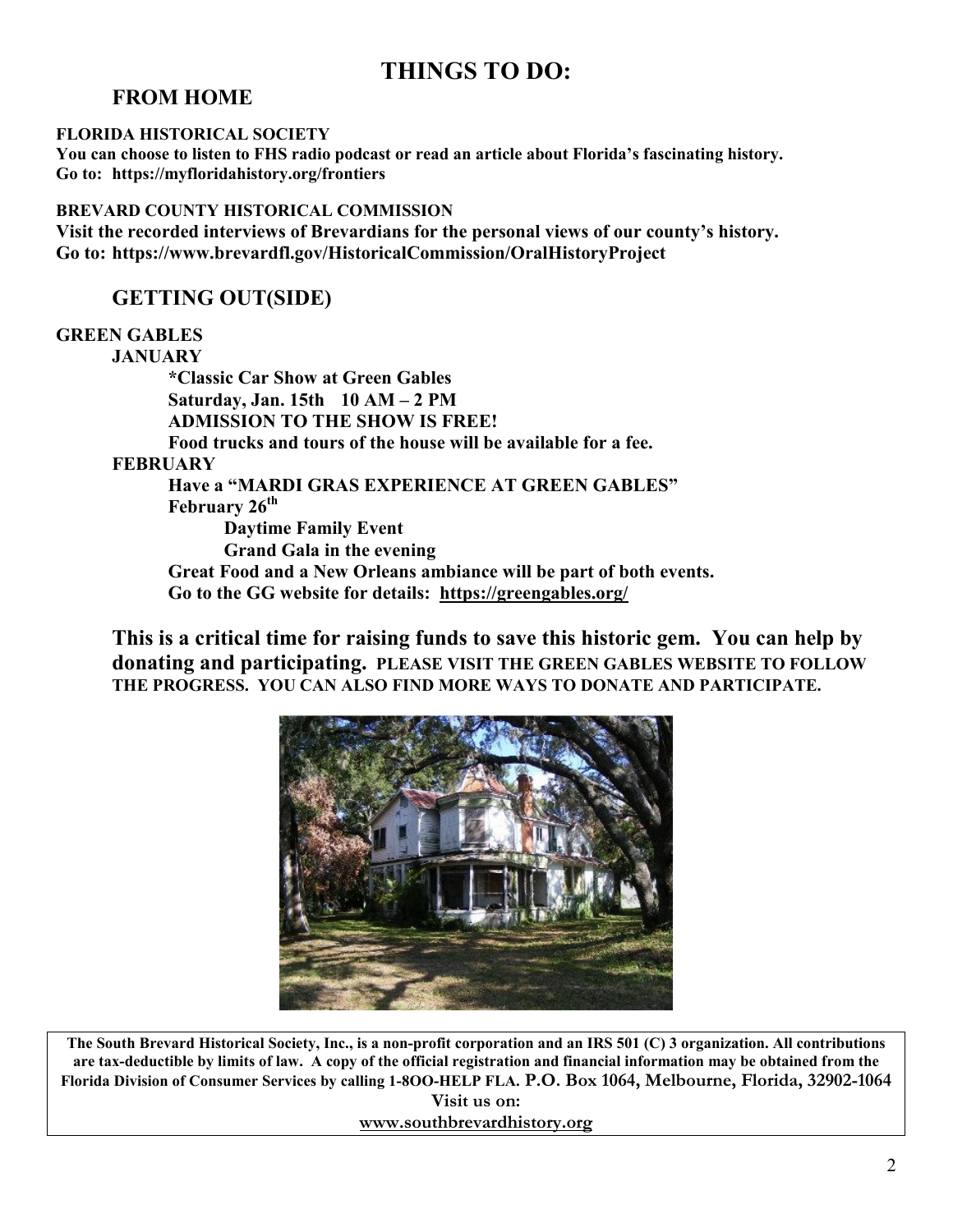**This month's featured photos are aerial views again from the scrapbook of Louise Beddow. Credit to the airport photo is given to Sterling Hawk.** 

**The scrapbook is part of the paper archive of the SBHS. We are in the process of evaluating and inventorying our collection of both the paper archive and our physical objects. We plan to make these readily available for online research and as traveling exhibits.** 



## **The Melbourne Airport**